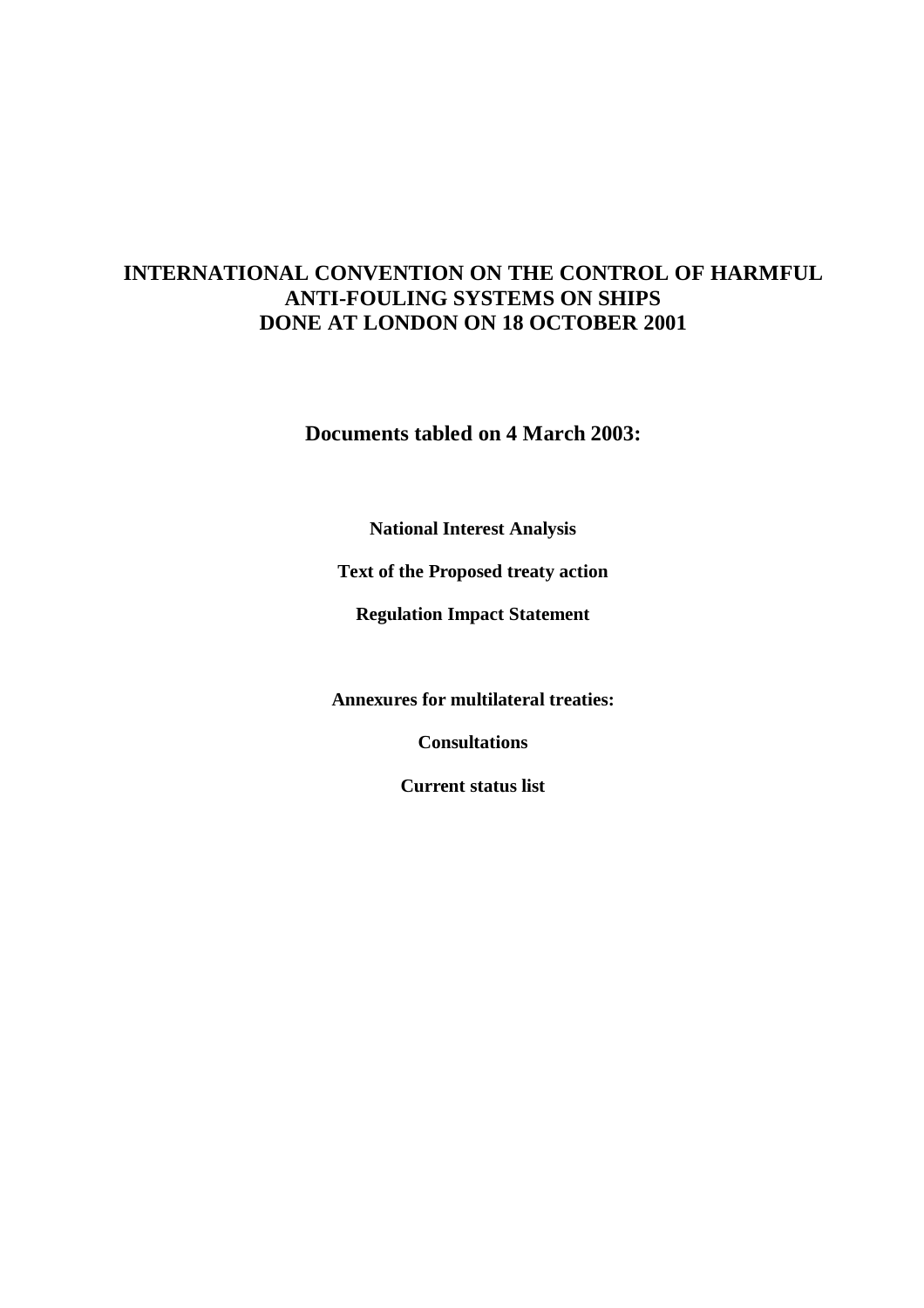#### **NATIONAL INTEREST ANALYSIS: CATEGORY B TREATY SUMMARY PAGE**

#### **International Convention on the Control of Harmful Anti-fouling Systems on Ships done at London on 18 October 2001**

#### **Date of Proposed Treaty Action**

1. 4 March 2003

### **Nature and Timing of Proposed Treaty Action**

2. Australia signed the Convention on 19 August 2002. The Government proposes to ratify the Convention in accordance with Article 17 of the Convention.

3. The Convention will enter into force internationally 12 months after the date on which not less than 25 States representing 25 per cent of the world's merchant shipping tonnage have become Parties to the Convention. As at 31 December 2002 no country has ratified the Convention, although several have signed subject to ratification and others have advised that they are actively considering the Convention. It is expected that Australia will ratify the Convention before it enters into force internationally in 2004/2005.

4. The exact date of treaty action is the date on which Australia ratifies the International Convention on the Control of Harmful Anti-fouling Systems on Ships (the Convention). Ratification is dependent on domestic legislation being passed by both Houses of Parliament. The Protection of the Sea (Harmful Anti-fouling Systems) Bill 2003 is expected to be introduced into Parliament in the Spring 2003 sittings.

#### **Overview and National Interest Summary**

5. The purpose of the Convention is to ban the use of organotin compounds which act as biocides in anti-fouling paints on ships, specifically tributyl tin (TBT) based anti-fouling paints. TBT acts as a biocide preventing the growth of algae, barnacles and other marine organisms on the ships' hull. This enables the ship to travel faster through the water and consume less fuel. For the last 20 years scientific investigations have shown that TBT-based paints pose a substantial risk of toxicity and other chronic impacts at both the species, habitat and ecosystem level. Effects of TBT-based paints have been reported on such ecologically and economically important marine organisms as oysters and molluscs as well as contaminating sediments in many port areas around the world. TBT is also highly toxic to a range of marine reef biota.

6. There are also concerns about the impact of TBT on human health, especially people who consume large quantities of seafood in their diet. A study recently completed in the United States showed that prolonged exposure to TBT can cause chronic disease in humans.

7. Without international action, there would be insufficient impetus for the shipping and marine coatings industries to restrict the use of harmful anti-fouling systems and develop replacement systems. The collective efforts of government and industry, working through the auspices of the IMO, have addressed this environmental concern. Cabinet agreed to the banning of organotin based antifouling paints through *Australia's Oceans Policy* in 1998*.*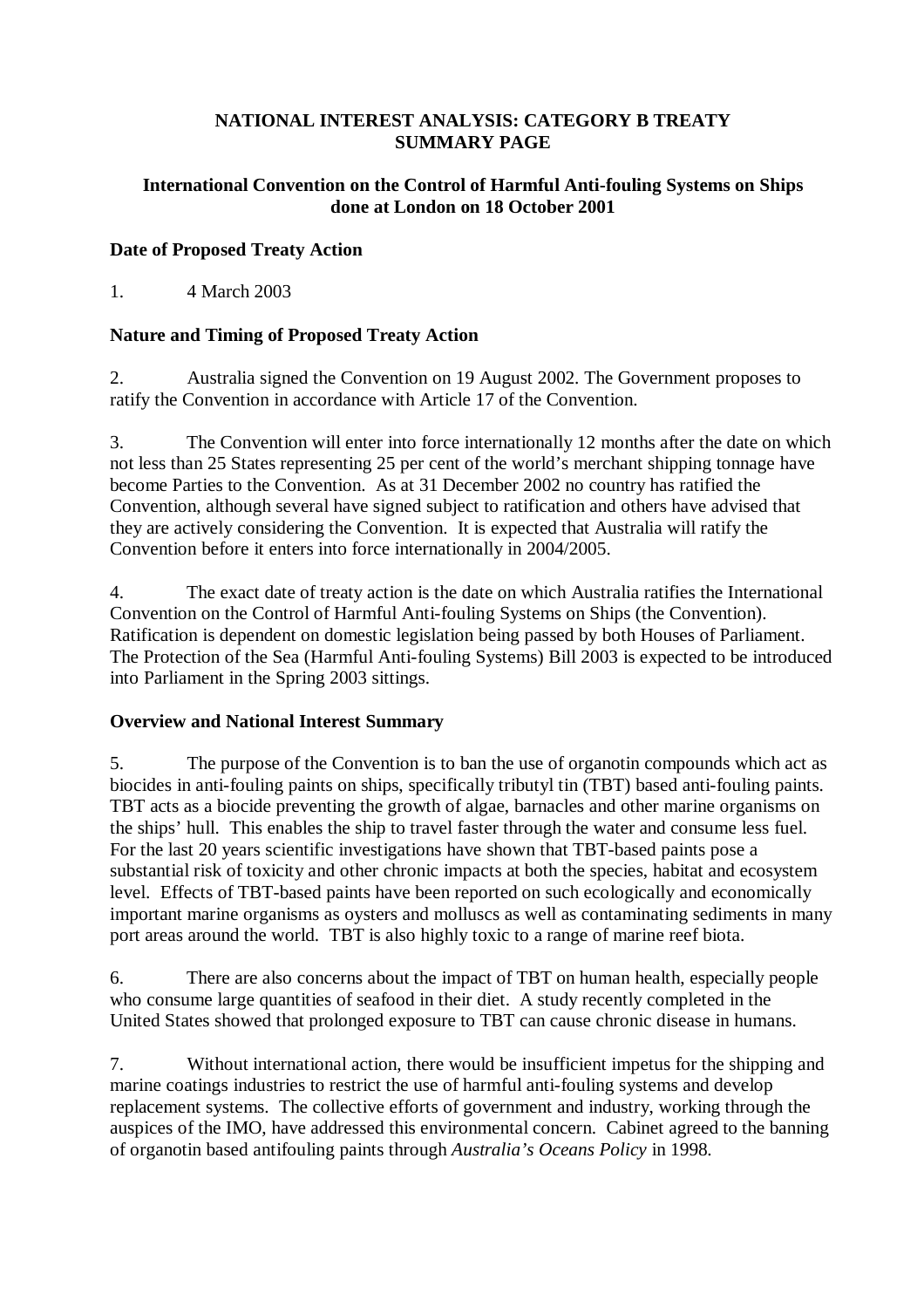## **Reasons for Australia to Take the Proposed Treaty Action**

8. Australia has played an active role in developing the Convention and internationally, has been a strong supporter of its early entry into force. Additionally, this action is in accordance with Australia's general obligations as a signatory to the *United Nations Convention on the Law of the Sea* 1982 (UNCLOS), which provides for nations to adopt generally accepted international rules and standards when implementing laws and regulations to prevent, reduce and control pollution of the marine environment from vessels (Article 211 of UNCLOS).

9. Implementation of the Convention is in accordance with *Australia's Oceans Policy,* which commits Australia to banning the application of TBT-based paints to vessels being repainted in Australian docks from 1 January 2006, unless the IMO introduces an earlier date, in which case Australia would comply, noting Defence operational requirements. In addition, Cabinet specifically agreed to the phased withdrawal of the use of toxic organotin anti-fouling paint.

10. If Australia does not become a party to the Convention, the level of environmental protection in Australia will be lower than internationally adopted standards. Also, Australian ships trading to overseas ports would incur additional costs as a result of the need to have proper survey documentation confirming compliance with the Convention. Such documentation can only be issued by Administrations that have adopted the Convention.

11. Australia has demonstrated leadership in many areas of marine environment protection, as successive governments have recognised the importance of embracing internationally consistent measures in the maritime industry. Due to Australia's reliance on the international maritime industry to underpin our international trade, support and adoption of the Convention is essential to provide for adequate protection of Australia's marine environment.

12. By becoming a party to the Convention, Australia will be able to enforce the full range of controls on TBT-based anti-fouling paints on foreign and Australian flagged vessels.

13. Implementation of the Convention will establish a national approach to TBT-based paints by complementing current State and Territory regulations and policies, which already ban the use of TBT-based anti-fouling paints on vessels of less than 25 metres in length.

## **Obligations**

14. The Convention applies to all Australian and foreign ships as defined in Articles 2(9) and 3 of the Convention. This includes fixed or floating platforms, floating storage units (FSUs), and floating production storage and offtake units (FPSOs) used by the oil production industry. The Convention does not apply to warships, naval auxiliary or other ships used only on government non-commercial service (Article 3, paragraph 2).

15. Article 4 sets out the controls on the use of anti-fouling systems listed in Annex 1. Annex 1 states that by an effective date of 1 January 2003, all ships shall not apply or re-apply organotin compounds that act as biocides in anti-fouling systems, namely TBT-based antifouling paints. By 1 January 2008 (effective date), ships either:

- shall not bear such compounds on their hulls or external parts or surfaces; or
- shall bear a coating that forms a barrier to such compounds leaching from the underlying non-compliant anti-fouling systems.

Waste material from the application or removal of TBT-based paints will be controlled in a safe and environmentally sound manner (Article 5). The Australian Paint Manufacturers' Federation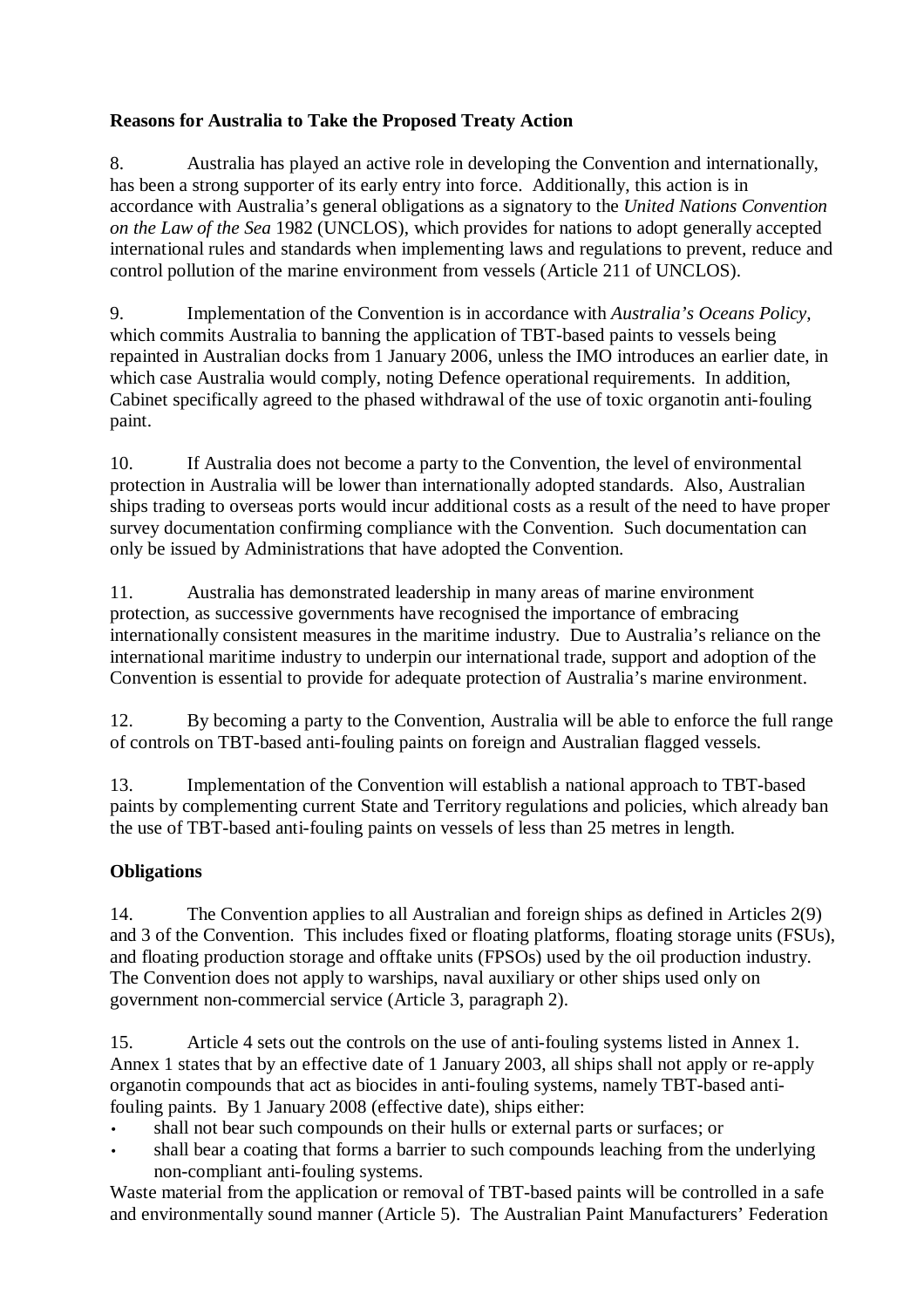(APMF) will set up a web page outlining acceptable ways for disposal of surplus stocks of TBTbased paints.

16. Survey and certification of vessels will be required under the Convention (Article 10). The Australian Maritime Safety Authority (AMSA) and/or an authorised organisation will undertake this role as part of its flag State control function for Australian ships. Ships of 400 gross tonnage and above engaged in international voyages shall be subject to an initial survey before the ship is put into service and a survey when the anti-fouling systems are changed or replaced. This excludes fixed or floating platforms, FSUs, and FPSOs. Ships of 24 metres or more in length, but less than 400 gross tonnage engaged in international voyages are required to carry a declaration of anti-fouling system signed by the owner or owner's authorised agent.

17. Article 7 provides for the establishment of a technical group within the Marine Environment Protection Committee of the IMO to review proposals for amendments to controls on anti-fouling systems, specifically the addition of new anti-fouling systems. As and when required, appropriate Australian representatives will participate in the deliberations of the technical group.

18. The Convention provides for appropriate measures to promote and facilitate scientific and technical research on the effects of anti-fouling substances (Article 8), and provides for communication and exchange of information between parties to the Convention and the IMO (Article 9). Where permitted within relevant legislative confidentiality provisions, Commonwealth agencies will participate in the exchange of information between Parties to the Convention and the IMO.

19. The Convention provides for inspection of ships and detention for violations (Article 11). This will be undertaken by AMSA as part of their port and flag State control functions. Each Party to the Convention must also prohibit and enforce violations of the Convention under its domestic law (Article 12). Compensation may be provided for any loss or damage suffered if a ship is unduly detained or delayed while undergoing inspection for possible violations of the Convention (Article 13).

## **Implementation**

20. The Convention will be implemented through the *Commonwealth Protection of the Sea (Harmful Anti-fouling Systems) Act*. The legislation will apply to all jurisdictions, with suitable roll-back and savings provisions to preserve any existing or future State/NT legislation.

21. AMSA will make appropriate subordinate legislation such as Marine Orders and will also develop Instructions to Surveyors and/or Class Societies, as necessary based on guidelines being developed by IMO.

22. Through a separate process, the Department of Agriculture, Fisheries and Forestry is working to facilitate the deregistration of the use of TBT-based anti-fouling paints for painting, re-painting or repairing any ship in Australian waters, ports or shipyards and associated infrastructure, whilst preserving the integrity of the National Registration Scheme.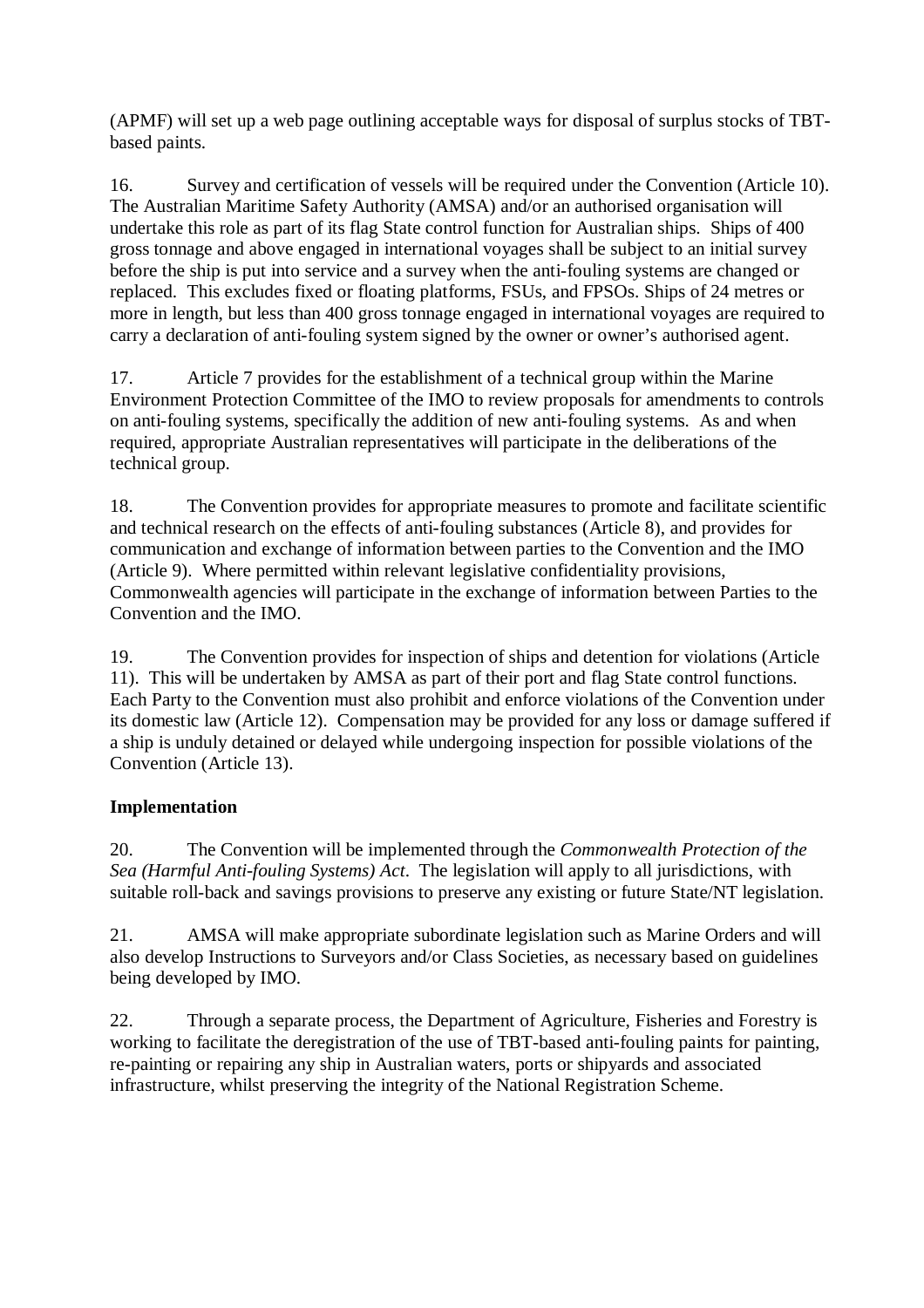## **Costs**

23. The financial impact of compliance with the Convention is low. Alternative non-TBT-based anti-fouling paints are already available domestically and overseas. Also, as this requirement is based on an international convention, any additional costs to industry would be incurred for international trading vessels whether or not Australia adopts the new Convention.

24. Costs of enforcement of the Convention will be low as established inspection and certification procedures applied to other IMO environmental conventions are already in place. This primarily involves a system of port and flag State control functions undertaken by AMSA.

## **Consultation**

25. Consultation with State/NT transport agencies has been undertaken through the Australian Transport Council (ATC) and subordinate committees, which recommended that Australia ratify the Convention at its meeting on 8 November 2002.

26. Australian and foreign shipping represented by the Australian Shipowners Association and Shipping Australia Limited, respectively, have been consulted at all stages in the development of the Convention and provided input and briefing on a number of issues for the IMO Marine Environment Protection Committee meetings. Additionally, the international shipping industry has consultative status at IMO and participates actively in deliberations.

27. Consultation was also undertaken with relevant Commonwealth agencies, Premiers/Chief Ministers Departments in all States/NT, CSIRO, Association of Australian Ports and Marine Authorities, Australian Paint Manufacturers' Federation, World Wide Fund for Nature and the Australian Marine Conservation Society.

28. In regard to paint manufacturers, the National Registration Authority for Agricultural and Veterinary Chemicals (NRA) has developed and circulated an information document outlining efficacy requirements for registration of anti-fouling paints, and conducted a seminar for registrants of anti-fouling paints at which the implications of the Convention and NRA riskbased registration requirements were fully described and discussed.

## **Regulation Impact Statement**

29. A Regulation Impact Statement is attached.

## **Future Treaty Action**

30. Article 16 outlines how amendments to the Convention can be made. Any Party can propose an amendment to an article or annex to the Convention. A proposed amendment to Annex 1 shall be subject to technical review before proceeding through the normal amendment process. Amendments shall be adopted by a two-thirds majority of the Parties present and voting in the Marine Environment Protection Committee of the IMO, on condition that at least one-third of the Parties are present at the time of voting.